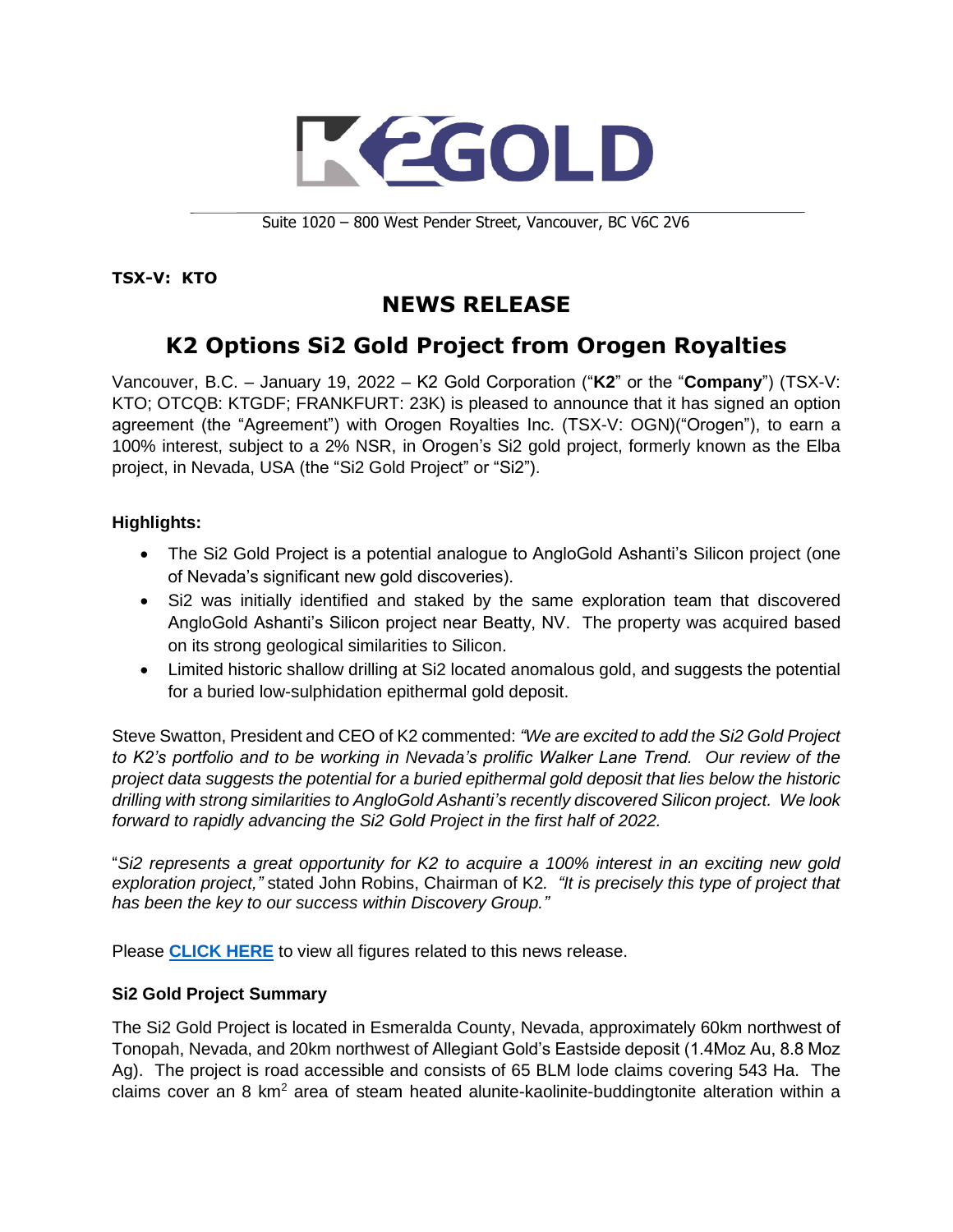sequence of felsic to intermediate volcanic rocks with brecciation and strongly anomalous mercury. The alteration appears to be focused along an arcuate set of structures within a series strongly altered rhyolitic domes and is interpreted to represent a high-level setting within a lowsulfidation epithermal gold-silver system. In this type of geologic setting there is typically minimal anomalous gold mineralization at surface, however, gold grades may increase at depth along controlling structures at critical locations in the hydrothermal system (i.e. boiling zones). The Si2 Gold Project was initially identified by the same exploration team that identified AngloGold Ashanti's Silicon project near Beatty, Nevada, and was staked based on its strong geological similarities to Silicon. The property is currently surrounded by claims held by AngloGold Ashanti, with exception to a small block of claims held by Hecla Mining immediately southwest of the Si2 Gold Project.

There is limited historic exploration in the project area including minor geologic mapping, rock sampling, alteration studies, and 22 historic RC holes drilled in 1988-89. The bulk of the drilling was focused to the southwest of the Si2 Gold Project on claims currently held by Hecla Mining and targeted silicified ribs cutting andesite. Only three of the historic holes are located on the Si2 Gold Project and reach a maximum depth of 115.82m (380 ft) and reportedly encountered narrow intervals of anomalous mercury and gold (up to 0.3 g/t Au); supporting the current geologic interpretation.

Initial exploration on the Si2 Gold Project by K2 will consist of geologic mapping, prospecting, aerial drone surveys for high resolution imagery and topography; and geophysical surveys (ground magnetics and IP-Resistivity). The purpose of the work will be to identify key structural controls on the distribution of alteration and mineralization for follow up drill testing.

#### **Si2 Transaction Terms**

K2 can earn a 100% interest in the Si2 Gold Project by making cash payments totaling US\$2.5 million, spending a minimum of US\$2.5 million over a five-year period subject to the following schedule:

- US\$50,000 cash on the date of signing the Agreement;
- US\$100,000 cash and \$150,000 cumulative incurred expenditures on or before the first anniversary;
- US\$100,000 cash and \$650,000 cumulative incurred expenditures on or before the second anniversary;
- US\$250,000 cash and \$1,250,000 cumulative incurred expenditures on or before the third anniversary;
- US\$500,000 cash and \$1,750,000 cumulative incurred expenditures on or before the fourth anniversary; and
- US\$1,500,000 cash and \$2,500,000 cumulative incurred expenditures on or before the fifth anniversary.

Orogen will retain a 2% NSR royalty once K2 has exercised the option.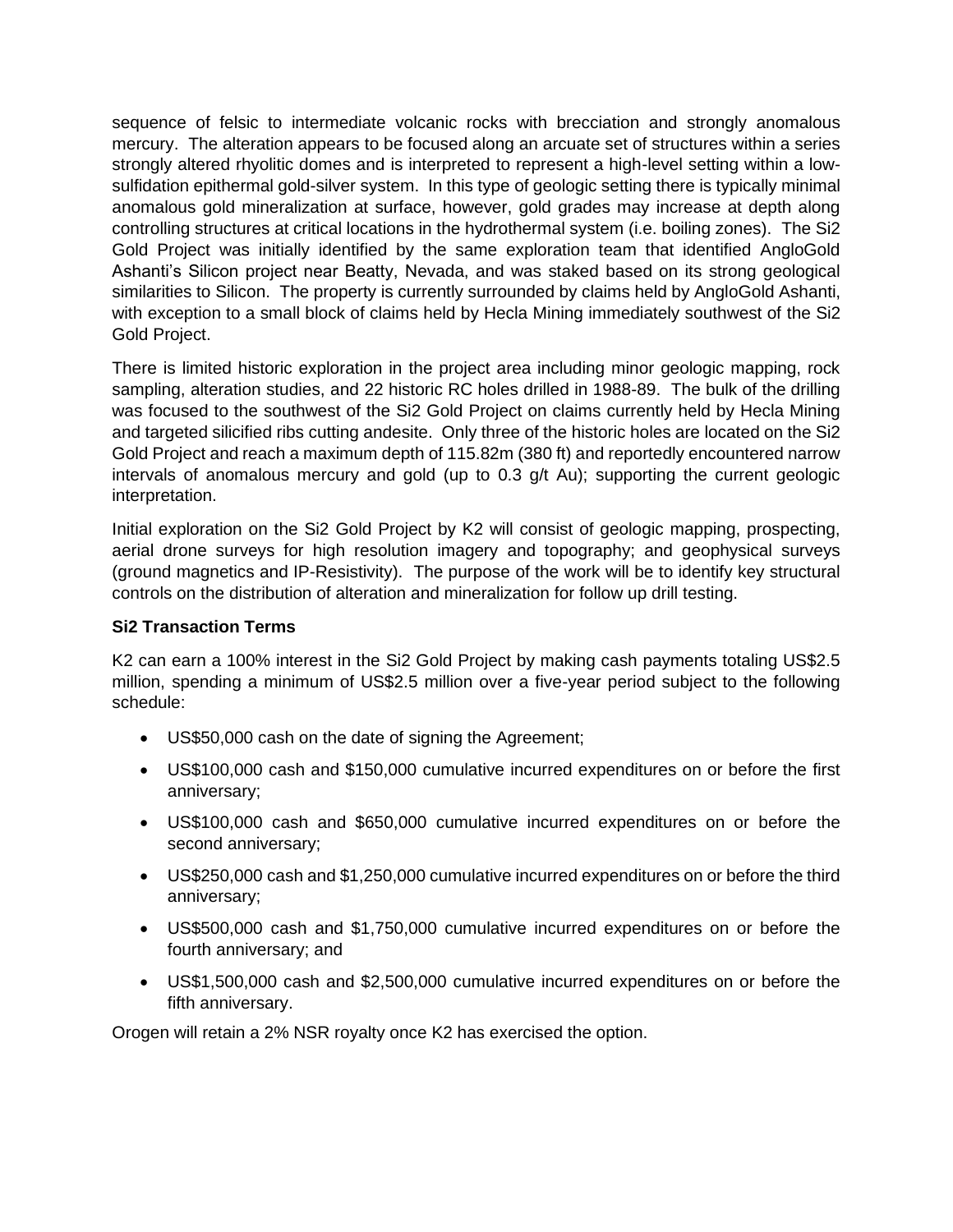#### **Qualified Person**

Jodie Gibson, P.Geo, Vice President of Exploration and a Qualified Person under National Instrument 43-101, has reviewed and approved the technical information in this release.

## **About K2**

K2 is a member of the Discovery Group of companies and has option agreements on projects in SW USA and the Yukon. In the USA, the Company is represented by its 100% subsidiary, Mojave Precious Metals Inc. ("MPM"). The Company is focused on the Mojave property in California, a 5,830-hectare oxide gold project with base metal targets. The location of Mojave enables the Company to have year-round news flow on multiple previously recognized surface gold targets that have been successfully drilled in the past by majors BHP and Newmont. Besides affording immediate drill targets based on the Company's soil data integrated with LiDAR and Worldview-3 data, the property also has undrilled locations with gold enriched historic trench results including one at the Flores zone which recorded 8.4 g/t gold over 25.6m (see October 30, 2013 news release from Great Bear Resources Ltd.).

K2 and MPM are committed to transparency, accountability, environmental stewardship, safety, diversity and inclusion, and community engagement.

On behalf of the Board of Directors,

*"Stephen Swatton"*

President and CEO

K2 Gold Corporation.

For further information about K2 Gold Corporation or this news release, please visit our website at [k2gold.com](http://k2gold.com/) or contact Investor Relations Offices in Canada 604-653-9464, or in the USA at Lone Pine, California +1 (760) 614-5605 or by email at [info@k2gold.com.](mailto:info@k2gold.com)

K2 Gold Corporation is a member of Discovery Group based in Vancouver, Canada. For more information please visit: [discoverygroup.ca.](http://discoverygroup.ca/)

#### **Cautionary Statement on Forward-Looking Statements**

This news release contains forward-looking statements that are not historical facts. Forwardlooking statements involve risks, uncertainties and other factors that could cause actual results, performance, prospects and opportunities to differ materially from those expressed or implied by such forward-looking statements, including statements regarding the Company's exploration programs, including results of drilling, commencement of exploration activities, and future exploration plans. Factors that could cause actual results to differ materially from these forwardlooking statements include, but are not limited to, variations in the nature, quality and quantity of any mineral deposits that may be located, the Company's inability to obtain any necessary permits, consents or authorizations required for its planned activities, and the Company's inability